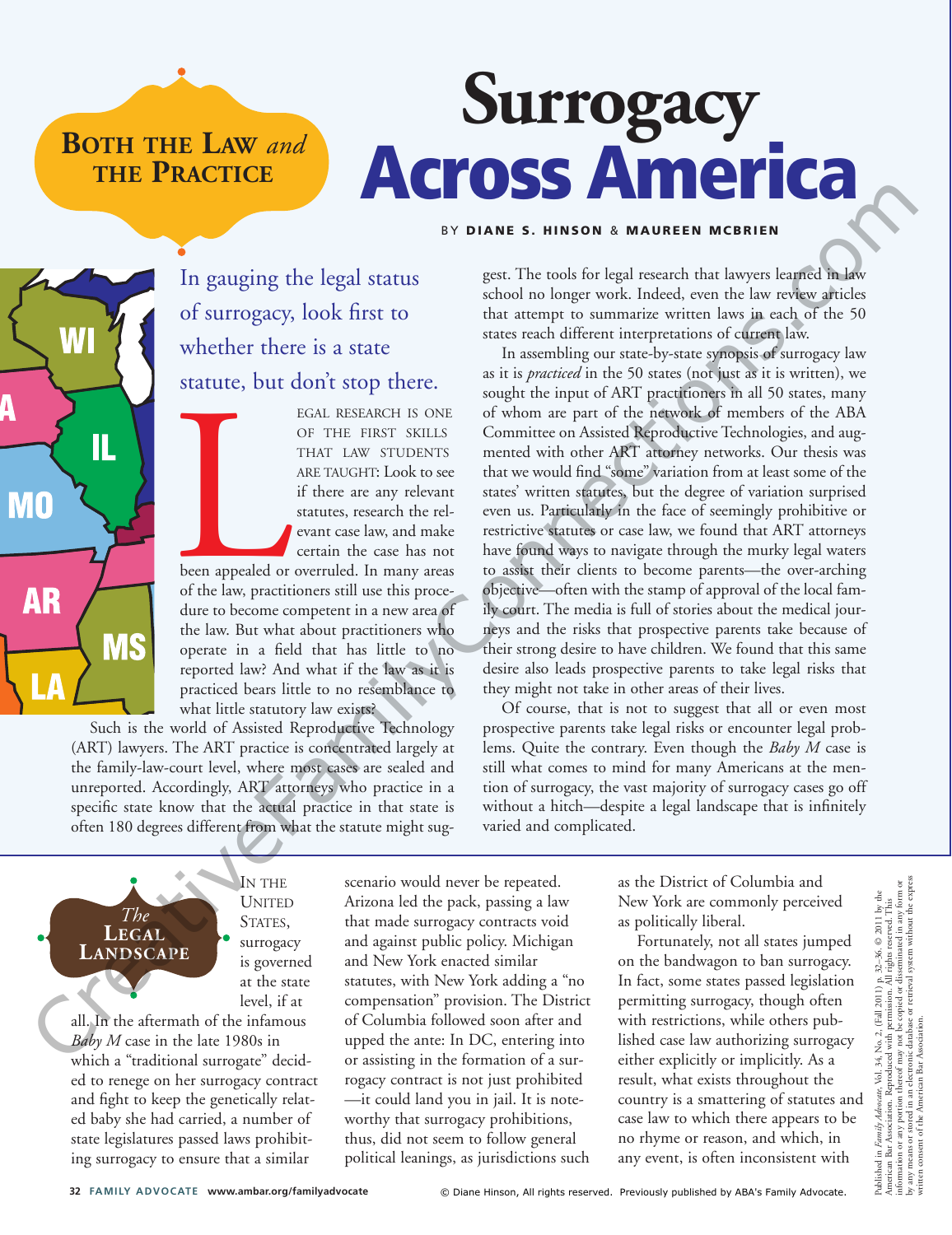what happens in practice, as "intended parents" find ways to build families through surrogacy with the assistance of ART attorneys.

Even as state legislatures were busy outlawing surrogacy in response to a sensational but isolated case, medical technology was already rendering such broad-brush laws obsolete. With the advent of *in vitro* fertilization (IVF), through which embryos are fertilized outside the body and then placed back into the uterus, it became possible for a woman to become pregnant with another woman's eggs, which soon led to the advent of Gestational Surrogacy (GS). In gestational surrogacy, a "Gestational Carrier" (GC) carries a baby for someone else, but does not provide her own eggs and therefore has no genetic connection. Instead, she acts solely as a "host uterus."

The first GC birth occurred in 1985, and was a huge breakthrough in the treatment of infertility, with important implications—medically and psychologically. For the first time, it was medically possible for prospective parents suffering from infertility to have a child genetically linked to both parents and without requiring the participation of a genetic "birth mother"—with all the legal rights that bestowed. The question was whether it was legally possible. In states that had enacted statutes in response to *Baby M,* which made no distinction between traditional and gestational surrogacy, the answer was problematic. In other states, the answer was and is—an evolving process.

As a practical matter, like many other technological innovations, gestational surrogacy took time to gain momentum, as intended parents slowly became aware of the option and Reproductive Endocrinologists (REs) perfected their skills. Fast forward to 2011, however, and it is a very different story. IVF technology has become so sophisticated that REs transfer no more embryos than the desired number of children, and success rates for first-cycle pregnancies can reach as high as 70 to 80 percent. Virtually

all surrogacies are now gestational surrogacy. It is estimated that 95 percent of all surrogacy situations (in which an attorney is involved) are gestational surrogacy cases, rather than traditional surrogacy.

With that background, we turn back to the legal landscape and to the practitioner attempting to gauge the legal status of surrogacy in a particular state. As we noted earlier, an attorney's inquiry should start with an examination of whether there is a state statute, but it cannot end there. Similarly, the attorney should research whether there is any published court precedent. But, again, the inquiry cannot end there. As with many family law decisions (*e.g.,* adoption cases), surrogacy decisions at the trial level will likely be sealed for privacy reasons. Only in the rare case of an appeal are court decisions concerning surrogacy typically published. Consequently, the prevailing practice in a particular state must be learned through word-ofmouth from other attorneys in that state. To make things even more complicated, unpublished precedent is not binding, allowing individual judges to rule differently, forcing practitioners to adjust their techniques frequently and often on a county-by-county basis—and to warn their clients that there is no guarantee of a particular outcome. Quite simply, there is no certainty. Or, as one ART attorney put it, the result in any given case can depend on "which elevator button you need to push at the courthouse." creational basebooks controlled by the line basebooks of the simulation of the controlled basebooks of the creative Family and the controlled basebook of the creative Family and the control of the simulation of the contro

This complicated landscape makes it all the more important to determine how surrogacy is actually practiced before counseling a potential client who wishes to embark on a surrogacy journey. What appears to be a flat statutory prohibition might, in practice, be something quite different. Moreover, the characteristics of the intended parents will affect both the answer and the required procedures for securing parental rights. Specifically, are the intended parents a married, heterosexual couple; an unmarried couple; a same-sex couple; or a single person?

# **TRADITIONAL SURROGACY**

Traditional surrogacy, which accounts for only five percent of all surrogacy in the United States, has a somewhat different distribution as practiced across the United States:

- **TS contracts prohibited by statute and TS not practiced:** DC, KY, ND, TX.
- **TS contracts prohibited by statute, but still practiced:** AZ, NE.
- **TS permitted by statute, even if not much detail:** AR, FL\*, IA, NM\*\*, WV. \**Permitted under different statute than GS*

\*\**Statute claims to neither permit not prohibit*

- **TS permitted by statute but with restrictions:** NH, VA.
- **TS contracts permitted if not compensated/void if compensated:** LA, MI\*, NY,\* WA.

\**Criminal if compensated*

**• TS permitted, but contracts are unenforceable; post-birth adoption required:** CO, CT, IL, IN, NJ,\* MA,\* MO, OR, PA.\*

\**Also cannot be compensated*

- **TS permitted because not prohibited:** AL, CA, GA, HI, ID, KS, ME, MS, MT, NV, SC, SD, TN, UT, VT, WY.
- **TS unpredictable or unclear result:** AK, DE, NC, MD, MN, OK, OH, RI, WI.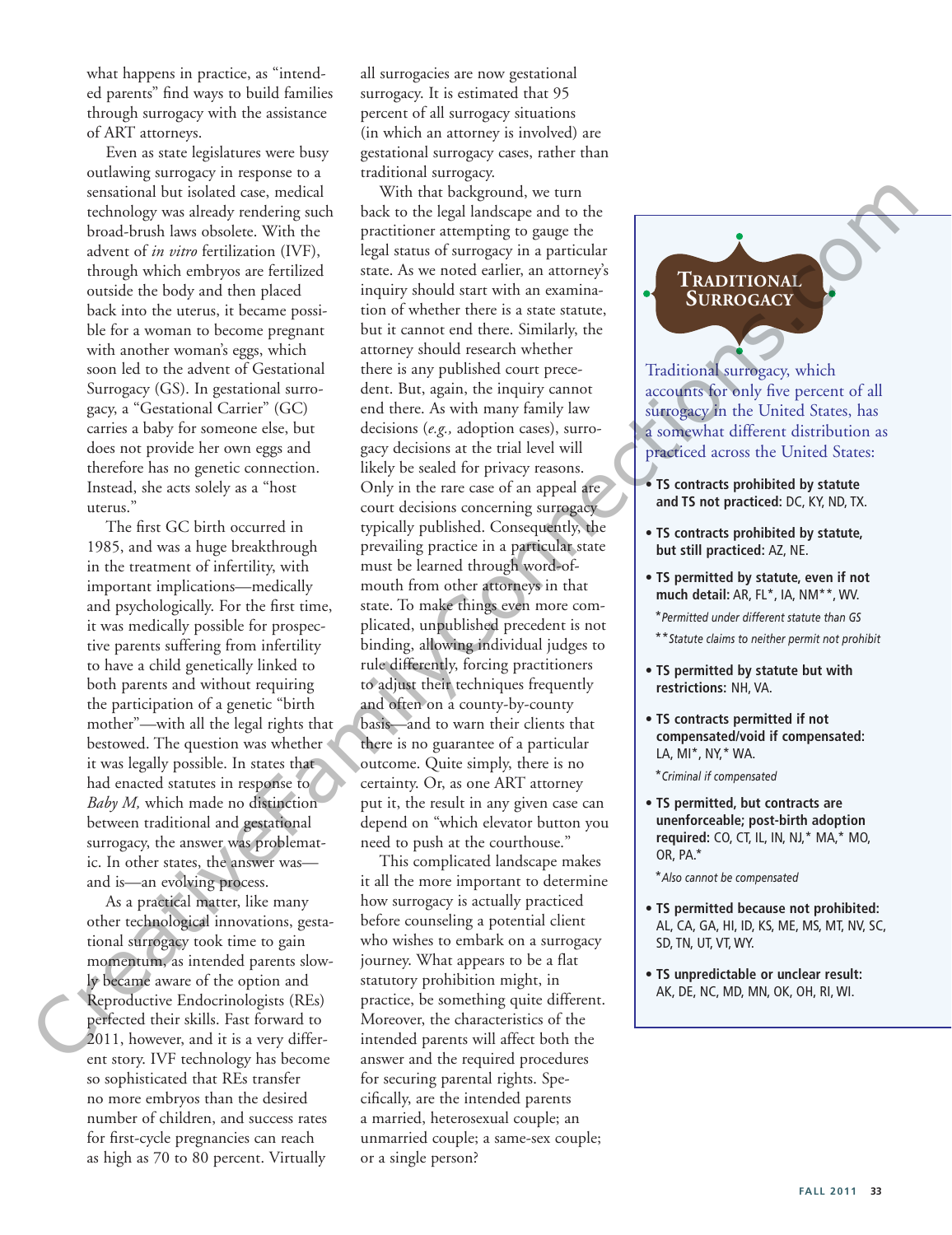

Based on the input we received, and focusing on gestational surrogacy for the moment (95% of all surrogacy in America), the states fall into eight major categories as detailed below and on the map.

#### ! Red Light: *Statute makes surrogacy contracts criminal and surrogacy not practiced* (DC).

Despite the fact that a number of state statutes prohibit surrogacy contracts (see next category), there is only one jurisdiction where it appears that surrogacy is not practiced at all: Washington, DC. To the authors' knowledge, *no* surrogacy contracts are written under DC law. Period. The fact that under the statute in DC, an attorney could serve jail time for "assisting" in the formation of any surrogacy contract likely plays a significant role in this outcome.

### <sup>2</sup> Proceed at Your Own Risk: Statute prohibits enforce*ment of GS contracts, but surrogacy continues in practice* (AZ, IN, MI, NY, NE).

In these states, statutes prohibit the enforcement of surrogacy agreements as void against public policy, yet because surrogacy itself is not illegal, ART attorneys continue to assist clients who want to build families through surrogacy in these particular states, albeit with one hand tied behind their backs. All attorneys from these states acknowledge that if the GC were to change her mind, the surrogacy contract would be unenforceable, as it would be ruled void as against public policy. Hence, the name for this category: "Proceed at Your Own Risk." So long as the attorney adequately discloses the risks, it would appear to be the intended parents who are taking the risk, but it is quite a high risk, particularly given what is at stake—their child. In Michigan, the statute also transfers the risk to the attorney if the attorney helps to prepare a contract that compensates a surrogate for more than pregnancy-related expenses, by making such an act a felony. The attorneys in Michigan therefore require careful accounting of all pregnancy-related expenses. In the state of Nebraska, GS agreements are prohibited only if the surrogate is compensated; nonetheless, fee-based surrogacy agreements continue in that state, so intended parents are taking a risk. In New York, surrogacy contracts must be compassionate (no compensation except for pregnancy-related expenses), and the surrogate cannot agree to surrender her legal rights before the embryo transfer; moreover, violation of the compensation provision becomes a criminal offense. **a Religion**t Some method in the case of the contribution of the contribution of the contribution of the control of the control of the control of the control of the control of the control of the control of the control of

# **8 Yellow Light:** *Even though no statutory prohibition exists, courts will not grant parentage orders. GS continues in practice, but parents must adopt child after birth (*LA).

In Louisiana, there is no statutory provision governing GS agreements, but courts refuse to enforce them. Intended parents continue to do surrogacy, but the path is risky. They must adopt their own child after the birth, which relies on the GC's consent to relinquish her rights.

#### **4** Squeeze into the Statutory Box: *Statute permits GS, but only if various restrictions are met* (FL, NH, NV, TX, UT, VA, WA).

These states permit surrogacy, *but only if* certain restrictive conditions are met, such as requirements that the intended parents are married; the intended mother is infertile; one of the intended parents is genetically related to the child; the surrogate has had a prior pregnancy; or the court has preapproved the contract. Some states' "boxes" are larger than others and often are characterized by some as "surrogacy-friendly." In practice, however, if a statute imposes so many restrictions that it either excludes some intended parents or makes the process so cumbersome as to deter some intended parents from engaging in surrogacy, it is anything but surrogacy-friendly. For example, in the State of Washington, surrogacy is permitted, but only if the surrogate receives no compensation, which is very strictly defined. In the Commonwealth of Virginia, surrogacy is permitted under the Assisted Conception Act, but only for married heterosexual couples in which one parent is genetically related to the child, the wife is infertile, and either the court preapproves the contract or the surrogate consents to relinquish her parental rights no less than three days after the birth of the baby. In other words, the GS has three days to change her mind—even if both intended parents are the genetic parents of the child.

# % Green Light: *Statute permits surrogacy and provides regulatory structure to bypass courts* (IL).

Illinois is as good as it gets. It is the single state that not only permits surrogacy, but also sets forth all the enabling rules of the game, too. If you play by these rules, you get the golden ticket: a declaration of legal parentage for the intended parents and a birth certificate listing the parents as the sole legal parents without court involvement. Illinois's statute is considered a model for other states to emulate and it mirrors one of the proposals governing surrogacy contracts in the ABA Model Act Governing Assisted Reproductive Technology.

#### **6** Statute Permits Surrogacy, but Without Much Detail (AR, CT, IA, ND, NM, TN, WV).

Some states have statutory provisions that permit surrogacy—either explicitly or implicitly—sometimes simply by referencing surrogacy in other statutes (such as in a vital records statute). In these states, surrogacy is permitted, but the details and limits are not fully developed. In practice,

therefore, unless there is a published appellate decision, the situation varies on a case-by-case or county-by-county basis. New Mexico is the only law whose sole purpose is to state that surrogacy is neither expressly permitted nor prohibited, which many interpret as implicitly permitting.

In DC, an attorney could serve jail time for "assisting" in any surrogacy contract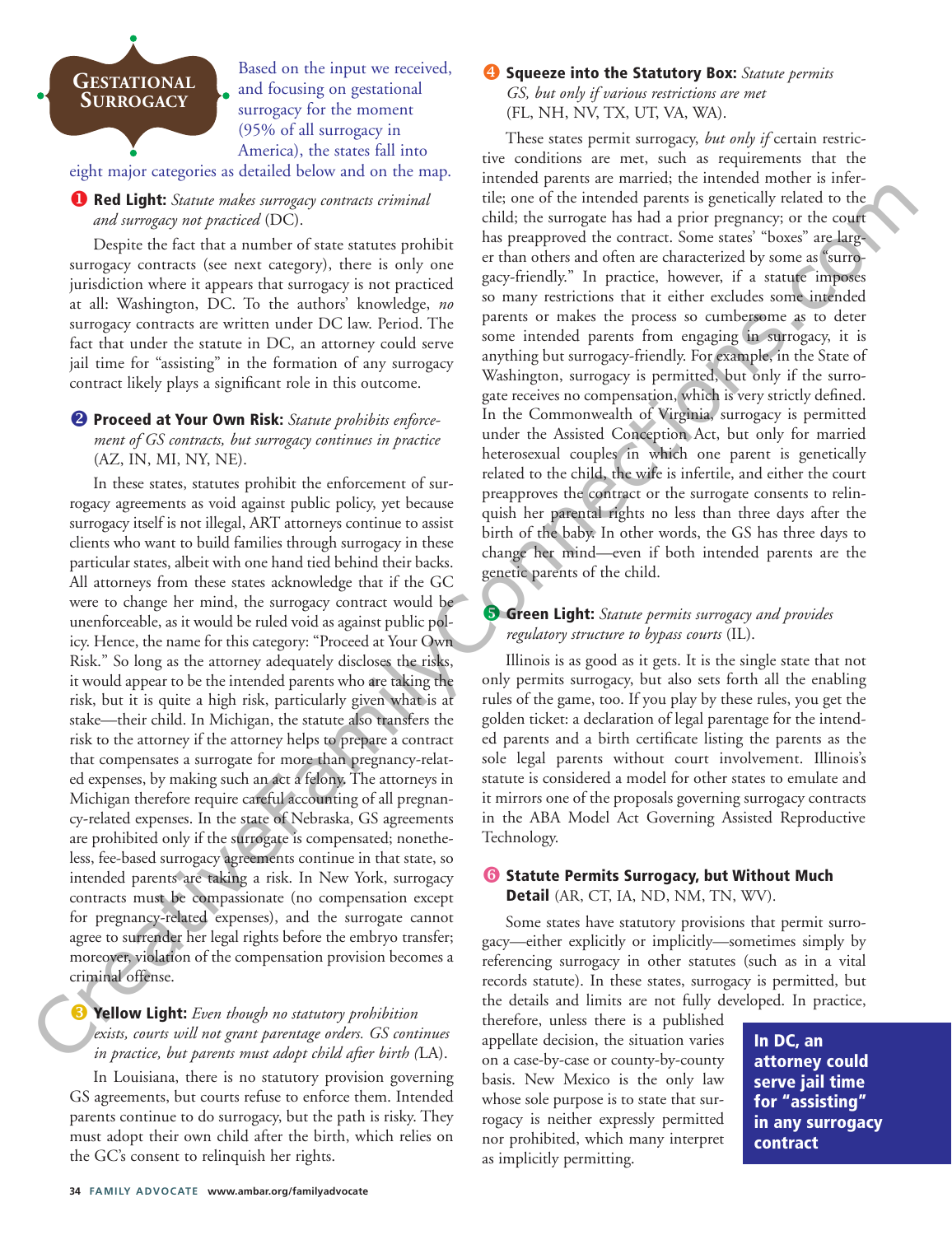#### *O* Published Case Supports Surrogacy, but No

Statute (CA, OH, MA, MD, NJ, PA, SC).

Although these states have no statutes that directly address surrogacy, there is published case law in each that supports or recognizes the practice of surrogacy, either by resolving a surrogacy dispute or by interpreting birth certificate statutes. The published decisions are fact specific, however, so they are not always applicable to all scenarios. A published case, for example, may involve a heterosexual married couple, and therefore not specify what would happen if a donor or a same-sex couple or single parent were involved. It also is fairly common for a court to uphold the grant of parental rights in the specific surrogacy case before it, but to note that policies with respect to surrogacy should be set by their legislatures. Consequently, gestational surrogacy cases move forward on a regular basis in these states, despite uncertainty as to whether the legislatures might act at some point.

## **(3 & Vacuum: No Statute/No Published Case**

(AK, AL, CO, DE, GA, HI, ID, KS, KY, ME, MN, MO, MS, MT, NC, OK, OR, RI, SD, VT, WI, WY).

In many states, there are neither statutes nor published case law. With few exceptions, virtually all ART attorneys practicing in such states have interpreted this situation to mean that surrogacy is *permitted because it is not prohibited*. Uncertainty hovers in the air in all these states. The legislatures could enact a law pertaining to surrogacy. A court could change its mind. Cases vary from court to court and judge to judge. At the same time, experienced ART attorneys work hard to counsel intended parents as to what is customarily granted by judges and to work as creatively as possible to secure the intended parents' legal rights as parents. Whether legal rights can be secured and when will depend on the facts of each case, with particular attention to the characteristics of the intended parents. As seen on the